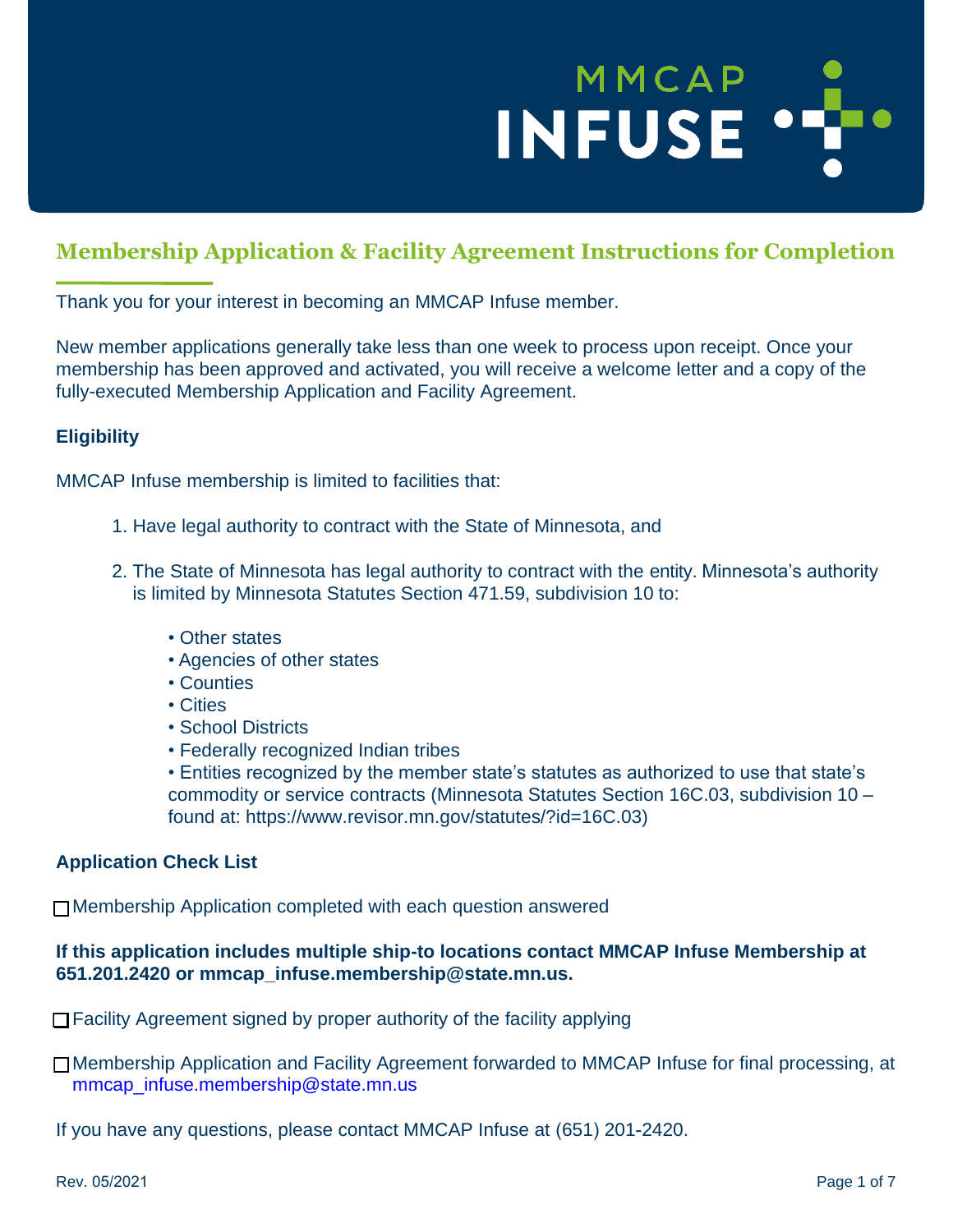# MMCAP ..

### **Membership Application and Facility Agreement**

### **Forward the completed Membership Application and executed Facility Agreement to MMCAP Infuse for final processing, at [mmcap\\_infuse.membership@state.mn.us](mmcap_infuse.membership@state.mn.us)**

1. Facility Information:

\* If this application includes multiple ship-to locations contact MMCAP Infuse Membership at 651.201.2420

| Legal Name (no abbreviations or acronyms):                                                                                                                                                |                                                                                                 |      |
|-------------------------------------------------------------------------------------------------------------------------------------------------------------------------------------------|-------------------------------------------------------------------------------------------------|------|
| "Bill To" Street Address:                                                                                                                                                                 |                                                                                                 |      |
| City:                                                                                                                                                                                     | State:                                                                                          | Zip: |
| "Ship To" Street Address:                                                                                                                                                                 |                                                                                                 |      |
| City:                                                                                                                                                                                     | State:                                                                                          | Zip: |
| <b>Facility Website:</b>                                                                                                                                                                  |                                                                                                 |      |
| <b>Primary Contact Name:</b>                                                                                                                                                              | Title:                                                                                          |      |
| <b>Primary Contact Email:</b>                                                                                                                                                             | <b>Primary Contact Phone:</b>                                                                   |      |
| Second Contact Name (two contacts must be<br>listed for facility):                                                                                                                        | Title:                                                                                          |      |
| <b>Second Contact Email:</b>                                                                                                                                                              | <b>Second Contact Phone:</b>                                                                    |      |
| 2. What type of entity is the facility? (Check one)<br>□ State Government<br>□ County/Parish Government<br>□ Municipal Government                                                         | □ Non-government Private - non-profit<br><b>□Federal Government</b>                             |      |
| 3. What is the primary purpose of your facility?<br>(Check one)<br>□ Central Purchasing/Business Office<br>□ Correctional Facility<br>□ Convalescence/Nursing Facility<br>□ Mental Health | <b>□Public Health</b><br>□ Public Safety/First Responders<br>$\Box$ Veterinary<br>$\Box$ Other: |      |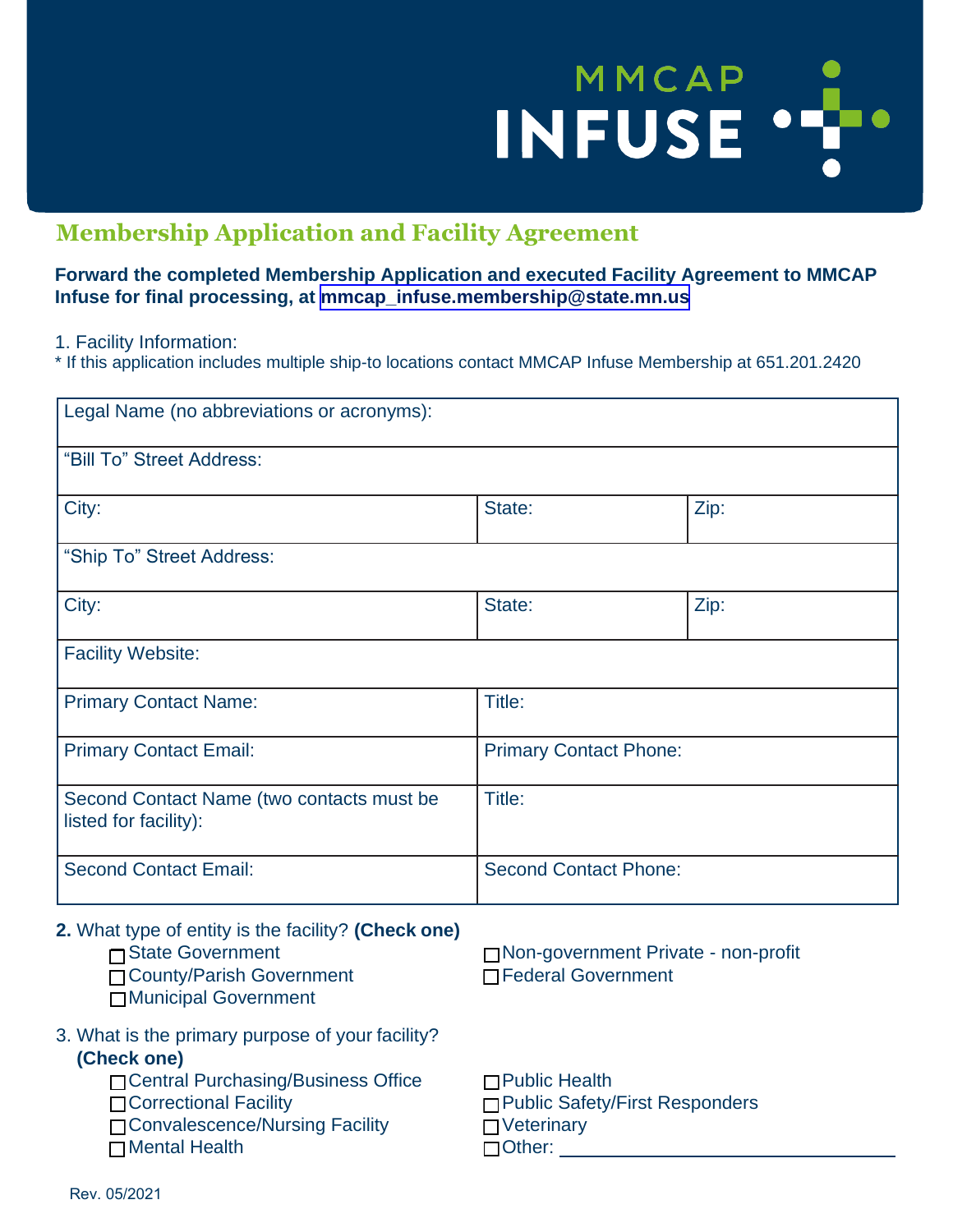## MMCAP INFUSE .

#### 4. Facility Identifiers a) Health Industry Number (HIN) - **if unknown, leave blank:** b) Facility's State Pharmacy License Number, if applicable: c) DEA Number, if applicable (required for controlled substances): 5. Indicate which MMCAP Infuse programs the facility intends to use **(Check all that apply):** □ **Influenza Vaccine** □ **Prescription Filling/Pharmacy Services** □ **Animal Health** □ **Emergency Preparedness/Stockpiling** □ **Healthcare Products & Services** □ Medical Supplies & Distribution Services □ Dental Supplies & Distribution Services □ Drug Testing Kits & Services □ **Pharmacy** □ Pharmaceutical Wholesaler Services (AmerisourceBergen, Cardinal Health, or Morris & Dickson) □ Products  $\Box$  Prescription Drugs (other than vaccines)  $\Box$  Vaccines (other than influenza) □ Over-the-Counter □ Nutritionals □ Diabetic Supplies (meters/strips/syringes) □ Containers and Vials □ Contract Price Auditing

□ Pharmaceutical Reverse Distribution

□ Pharmaceutical Repackaging

### 6. **If anything under "Pharmacy Program" was checked please answer this question, otherwise skip.**

Within the past year, has this facility been affiliated with a pharmaceutical group purchasing organization (GPO) other than MMCAP Infuse? (Please check one.) □ No

□ Yes, but the facility is switching to MMCAP Infuse. Attach a signed letter on the facility's letterhead stating that it wishes to discontinue your association with its current pharmaceutical GPO and use MMCAP Infuse instead.

□ Condoms

□ Yes, and the facility will remain with its current GPO.

Current pharmaceutical GPO Name:

Products the facility currently purchases:

### **\*\*\* MMCAP Infuse will complete these two questions \*\*\***

7. **Specific legal authority** under which this facility may purchase goods and services from MMCAP Infuse:

### 8. Is the facility **340B (PHS)\* Eligible**?

*\*The Federal 340B Drug Pricing Program provides significant pharmaceutical discounts to facilities receiving certain types of federal government funding.*

 $\square$  Yes  $\square$  No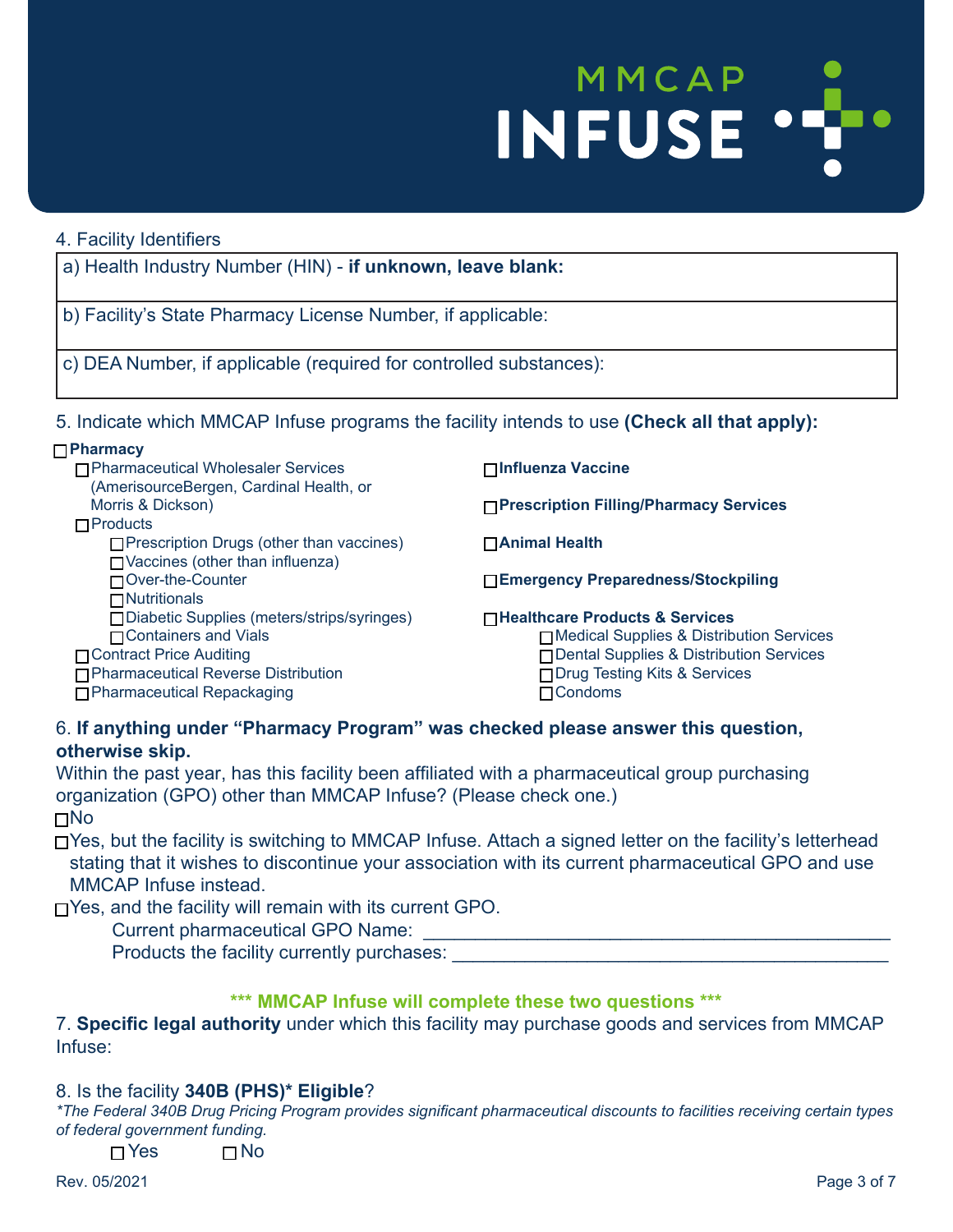# INFUSE . MMCAP

### 9. Which best describes the facility? **(Check all that apply)**

Rev. 05/2021 Page 4 of 7 □ Acute Care □ Adult Daycare □ Ambulatory Care Pharmacy □ Assisted Living  $\Box$  Clinic (if checked, then check all that apply)  $\Box$  City □ Dental □ Dialysis □ Oncology infusion clinic or practice □ Outpatient □ Radiology services □ State □ Surgical □ WIC (women, infant, children) □ Central Purchasing/Business Office □ Community/Public Health Nursing □ Corrections □ City Jail □ County Jail □ Juvenile Detention □ State Prison □ Dentist □ Detoxification □ Education □ School District □ Elementary □ Secondary □ Post-secondary □ Emergency First Responders □ Emergency Medicine & Ambulance □ Emergency Preparedness □ Health Service Home Health □ Home health provider, non-pharmacy  $\Box$  Home infusion  $\Box$  Home medical equipment □ Hospice □ Hospital (if checked, then check all that apply) □ Acute care □ City/county/state dialysis □ Long-term care □ Oncology infusion clinic or practice □ Outpatient □ Radiology services □ Surgical □ Juvenile Detention □ Laboratory services □ Long Term Care □ Mail Order Pharmacy  $\Box$  Mental Health (if checked, then check all that apply) □ ICF / IDD □ Inpatient outpatient □ Developmental disabilities □ No Care Provided □ Nursing Facility □ Convalescences □ Nursing home □ Inpatient □ Outpatient □ Nutrition Services □ Other (State and Local Gov't) healthcare related: \_\_\_\_\_\_\_\_\_\_\_\_\_\_\_\_\_\_\_\_\_\_\_\_\_\_\_\_\_\_\_\_\_\_\_\_\_\_\_\_\_\_\_ □ Patient Population Served □ Pediatrics □ Adult □ Geriatrics □ Public Health □ Public Safety  $\Box$  Rehabilitation (if checked, then check all that apply) □ Inpatient □ Outpatient  $\Box$  Skilled nursing facilities □ Research/Training □ Senior Services □ Skilled Nursing Facilities □ Specialty Pharmacy/Special Care □ Student Health □ Surgery Center  $\Box$  University (if checked, then check all that apply) □ Teaching hospital □ Training or research (clinic research centers) □ College student health services □ Pharmacy school □ Urgent Care Center □ Veterans Home – State □ Veterinary □ Veterinary medicine  $\Box$  Veterinary medicine – university dept. □ Veterinary zoological medicine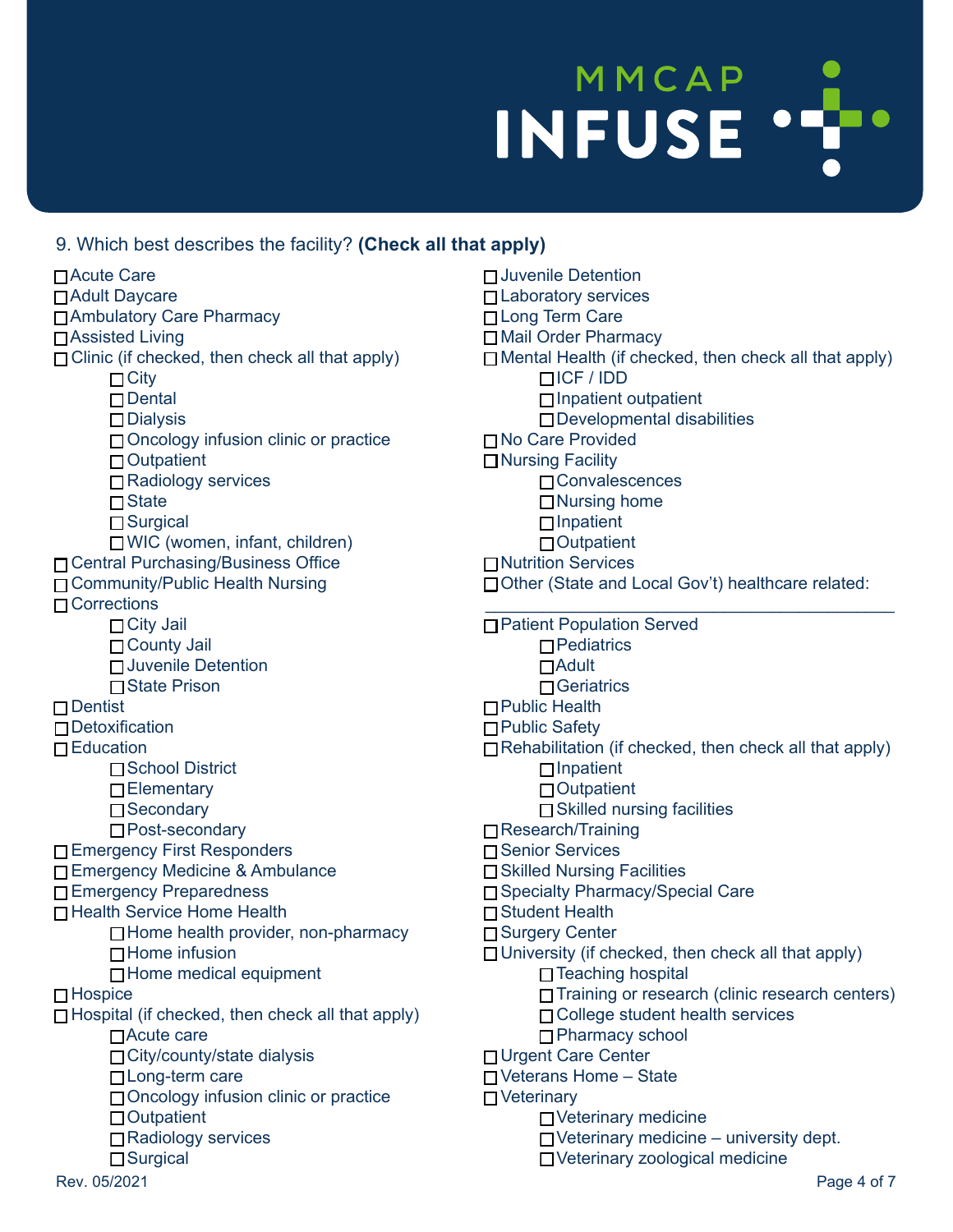# MMCAP MMCAP J

### **MMCAP Infuse 50 Sherburne Avenue, Suite 112, St. Paul, MN 55155 (651) 201-2420 https://infuse-mn.gov**

### **Member Facility Agreement**

This Agreement is by and between the State of Minnesota, acting through its Commissioner of Administration on behalf of MMCAP Infuse and the facility named in line one of the Membership Application.

MMCAP Infuse is a free, voluntary, public sector group purchasing organization for government-authorized facilities and is operated by the Office of State Procurement of the State of Minnesota's Department of Administration. It combines the purchasing power of its members to receive the best prices available for the products and services for which it contracts. Membership in MMCAP Infuse is limited to facilities with which the State of Minnesota may contract, as defined by Minnesota Statutes Section 471.59, subdivision 10.

The Member Facility desires to access MMCAP Infuse's programs to purchase products and services for the Member Facility.

### **1. Term of Agreement and Cancellation**

This Agreement, which is required by 42 C.F.R. § 1001.952(j) and Minnesota law, will be effective upon the date it is fully executed by all parties; and will remain in effect until canceled by MMCAP Infuse or the Member Facility. This Agreement may be canceled by either party upon 30 days' written notice to the other party, or immediately upon material breach by one of the parties.

### **2. Member Facility**

The Member Facility:

A. Certifies it has authority to enter into this Agreement with the State of Minnesota and, where applicable, authorizes MMCAP Infuse to negotiate contracts on its behalf. For non-government entities, also certifies it has statutory authority under which it may purchase goods and services from its state's contracts.

B. Must comply with all applicable laws, rules, and regulations governing government purchasing of pharmaceuticals, and related healthcare products and services when utilizing MMCAP Infuse contracts and programs.

C. Should endeavor, where practical, to purchase its goods and services from MMCAP Infuse contracts.

D. Acknowledges it will be bound by applicable antitrust laws (Robinson-Patman (15 U.S.C. 13 (a)) and purchase products for its "own use" as defined by Abbott Labs v. Portland Retail Druggists (425 U.S. 1(1976)) and Jefferson County Pharmaceutical Association, Inc. v. Abbott Labs (460 U.S. 150 (1983)).

E. Will not resell (as may be prohibited by law) or divert products obtained under the MMCAP Infuse contracts. If there are any questions about the propriety of the use of products purchased from the MMCAP Infuse contracts, the Member Facility will obtain an opinion from its legal counsel and notify MMCAP Infuse of the decision.

F. When applicable, acknowledges that the prices made available under MMCAP Infuse's contracts may represent a discount to price that must be properly and accurately accounted for and reported in accordance with all federal and state laws, including the anti-kickback law (42 C.F.R. § 1320a- 7b(b)(3)(A)) and regulations thereunder (42 C.F.R. §1001.952(h)).

G. Must comply with the terms and conditions of the applicable MMCAP Infuse vendor contracts and usual and customary industry standards, upon making a purchase.

H. Understands that MMCAP Infuse is not liable for any denied pricing, chargeback, refusal of vendors to honor contract pricing, or failure of vendors to deliver the products or services. THE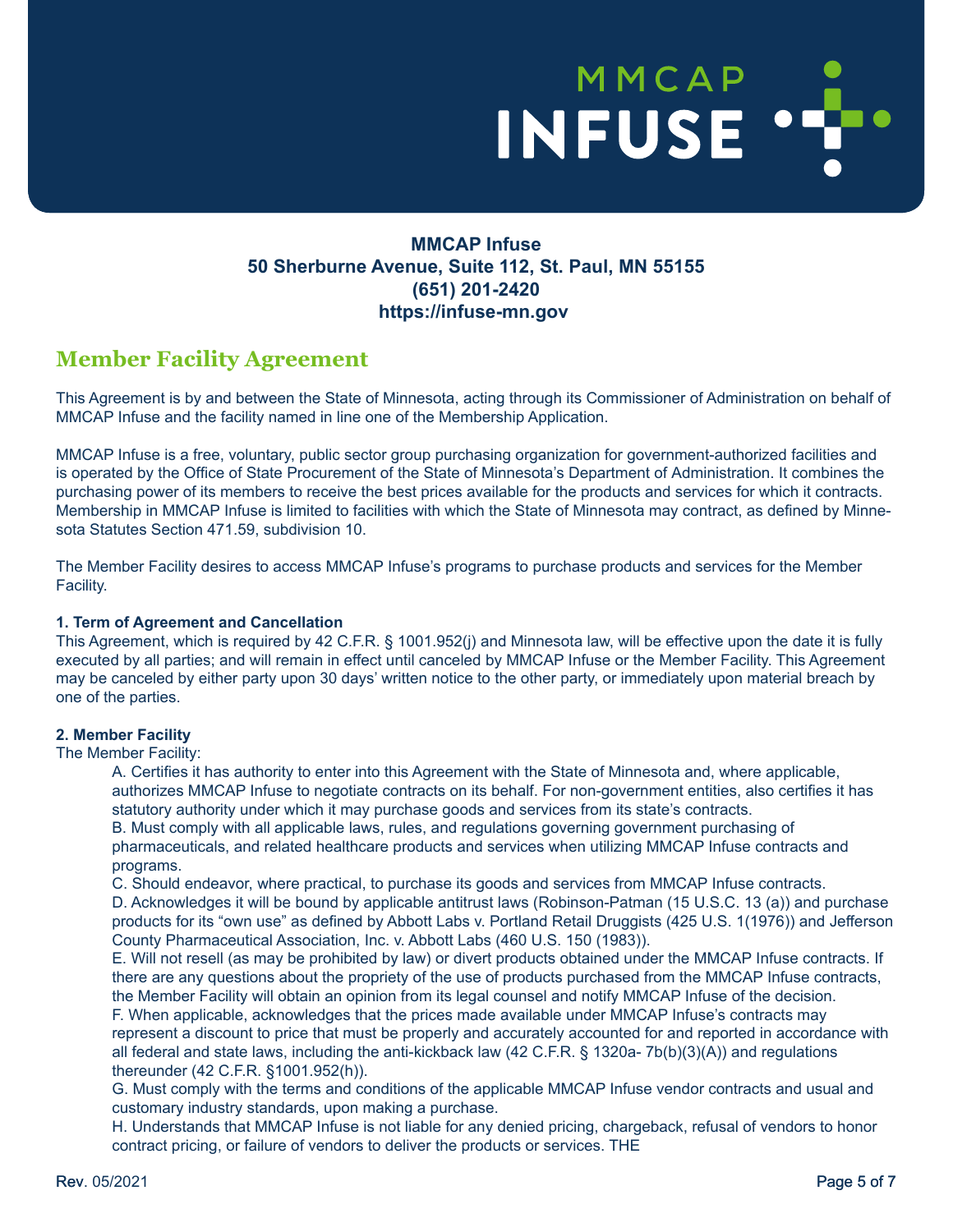# MMCAP **INFUSE**

MEMBER FACILITY ACKNOWLEDGES THAT MMCAP INFUSE IS NOT THE MANUFACTURER OR DISTRIBUTOR OF ANY PRODUCT AND SERVICE AND MAKES NO REPRESENTATION AS TO WARRANTY OF QUALITY, MERCHANTABILITY, FITNESS FOR A PARTICULAR PURPOSE, CONDITION, OR OTHER ATTRIBUTE OF THE PRODUCTS SUPPLIED BY VENDORS UNDER MMCAP INFUSE CONTRACTS. I. Must update MMCAP Infuse regarding changes to the Member Facility information and contact person information.

J. Must promptly pay MMCAP Infuse-contracted vendors for all products or services purchased. MMCAP Infuse does not assume any responsibility for the accountability of funds expended by the member Facility.

### **3. MMCAP Infuse**

#### MMCAP Infuse will:

A. Select products or services for cooperative contracting under the programs offered.

B. Comply with Minnesota laws, including procurement and data practices, that require fair and open competition.

C. Make available copies of contract documents.

D. Maintain vendor performance records.

E. Assist in resolving administrative, contract, or supplier problems that cannot be resolved by the Member Facility.

F. Provide information to the Member Facility regarding products and services available through the MMCAP Infuse program.

G. Distribute to Member Facilities any unused administrative fees collected from contracted vendors (Article 4 below); and annually disclose in writing to Member Facilities, and to the Secretary of the United States Department of Health and Human Services upon request, the amounts received by MMCAP Infuse from vendors that were directly attributable to the Member Facility's purchases.

### **4. Administrative Fee Collected from MMCAP Infuse's Vendors**

The MMCAP Infuse Managing Director may, pursuant to contract terms and conditions, require the contracted vendors (not Member Facilities) to pay an administrative fee to MMCAP Infuse. The fee of not more than three percent will be based on a percentage of sales made through the individual contracted vendor. Fees will be collected by the MMCAP Infuse office and used to pay for the administrative costs incurred in the operation of MMCAP Infuse as approved by the MMCAP Infuse Managing Director. Any remaining balance of funds will be returned to active members by means of either a credit to their wholesaler or distributor account, or other mechanism agreed to by the parties, in an amount proportional to the Member Facility's on-contract purchases.

### **5. Assignment, Amendments, Waiver, and Contract Complete**

*5.1 Assignment.* Neither party may assign or transfer any rights or obligations under this Agreement without the prior consent of the other party and a fully executed assignment agreement.

*5.2 Amendments.* Any amendment to this Agreement must be in writing and will not be effective until it has been executed and approved by the same parties who executed and approved the original agreement.

*5.3 Waiver.* If either party fails to enforce any provision of this Agreement, that failure does not waive the provision or its right to enforce it.

#### **6. Liability**

Each party will be responsible for their own acts and behavior and the results thereof. Nothing in this membership agreement will be construed as expanding the limits of liability of the Member Facility beyond the limits of the law of its state. MMCAP Infuse's liability is governed by the Minnesota Tort Claims Act, Minnesota Statutes Section 3.736, and other applicable laws.